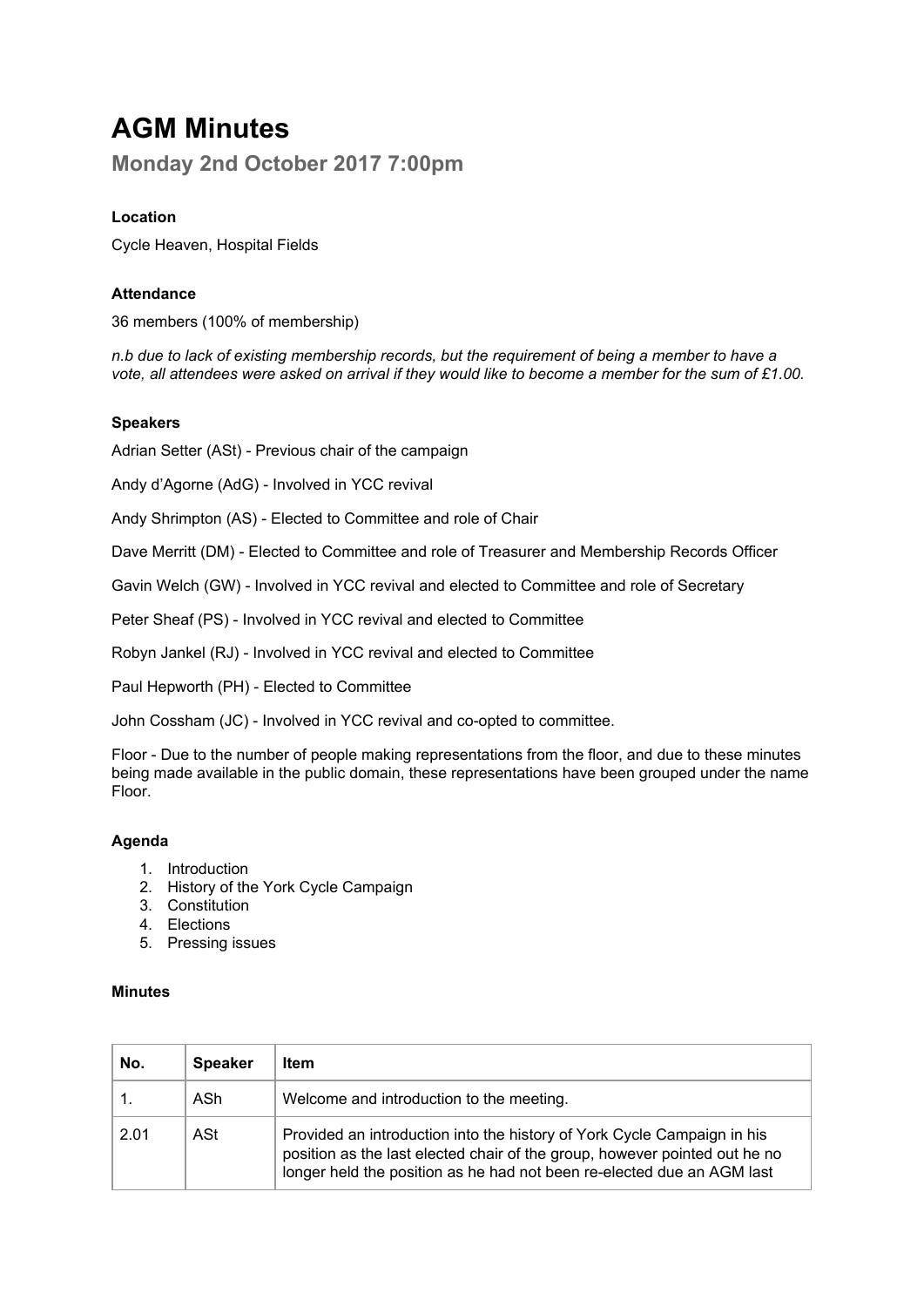|      |                          | being held 2 years ago.<br>His involvement in the group began in 1987, and the group has been<br>officially going since 1978 but even existed even before that. In 1989 it was<br>officially wound up as there was a feeling that there were fewer and fewer<br>battles to be fought. It was refunded again in the 90s when a change in<br>power at the council gave new call for the campaign as attitudes towards<br>cycling changed. However again into the '00s and attendance dwindled,<br>however this time it was not wound up as there was always a thought it<br>might be reinvigorated with me enthusiasm.                                                                                                                                                                                                                                                                                                                                                                                                                                                                                                                                                                                                                                                                                                                                                                                                                                                                                                                                                                                                                                                                                                            |
|------|--------------------------|---------------------------------------------------------------------------------------------------------------------------------------------------------------------------------------------------------------------------------------------------------------------------------------------------------------------------------------------------------------------------------------------------------------------------------------------------------------------------------------------------------------------------------------------------------------------------------------------------------------------------------------------------------------------------------------------------------------------------------------------------------------------------------------------------------------------------------------------------------------------------------------------------------------------------------------------------------------------------------------------------------------------------------------------------------------------------------------------------------------------------------------------------------------------------------------------------------------------------------------------------------------------------------------------------------------------------------------------------------------------------------------------------------------------------------------------------------------------------------------------------------------------------------------------------------------------------------------------------------------------------------------------------------------------------------------------------------------------------------|
| 2.02 | <b>JC</b>                | Gave an introduction into the recent activities which have begun the rebirth<br>of the campaign; he has been a member since the 90s of the group and<br>over the past year has felt more and more need for it to be brought back to<br>life. During the summer he made avenues to this and held a public meeting<br>advertised on the Facebook group looking for like-minded people. At a<br>second such meeting the technical aspects of this were covered including<br>the need to adopt a new constitution and elect a new committee to manage<br>the group.                                                                                                                                                                                                                                                                                                                                                                                                                                                                                                                                                                                                                                                                                                                                                                                                                                                                                                                                                                                                                                                                                                                                                                 |
| 3.01 | <b>DM</b>                | Started by apologising for anyone who might have been missed of the<br>emails regarding the previous meeting due to an error with the mailing list.<br>Following the last meeting he volunteered to produce a draft consultation<br>for the campaign, explaining that the it is required for the proper running of<br>the group. The draft takes on points and objectives raised at the previous<br>meeting and can be summarised as follows:<br>The aims, goals and objects are taken from the discussion at the<br>last meeting of what the group should be about.<br>The powers section allows the operation of the campaign as an<br>$\bullet$<br>affective group.<br>Officer and committee sections allow the membership to vote for a<br>$\bullet$<br>chair, treasurer and secretary, along with additional committee<br>members to run the group. The individual responsibilities are not<br>set but will be allocated by committee as required.<br>The membership section allows the campaign to have subscribing<br>$\bullet$<br>members both individual and corporate. At the last meeting issues<br>surrounding influence & balance were discussed and deemed<br>important, which is why there are clauses about council members<br>and conflict of interest.<br>Voting is open to paid up members, which is why everyone<br>attending was asked to pay £1 on entry to the AGM.<br>Allowance is made for the alteration of the constitution so that it can<br>be updated as the group evolves, with safeguarding measures in<br>place for notice and quorum.<br>Arrangements are made to allow for the dissolution of the<br>campaign.<br>The miscellany section covers legal aspects of the data protection<br>act. |
| 3.02 | <b>PS &amp;</b><br>Floor | Initiated debate on the constitution draft by proposing an alteration to<br>prohibit members of the council from being on committee, not just<br>prohibiting them from voting. A question from the floor asked if it would be<br>just elected members or employees too. PS responded both, and DM<br>pointed then to clause 5.e. Another question from the floor pointed out that<br>it could be deemed as being biased towards business. Another on the floor<br>responded that a significant amount of people on the floor could have what<br>might be deemed business interests but are decision makers on policy. DM<br>pointed to clause 5.i which requires conflicts of interest to be raised. AdG                                                                                                                                                                                                                                                                                                                                                                                                                                                                                                                                                                                                                                                                                                                                                                                                                                                                                                                                                                                                                        |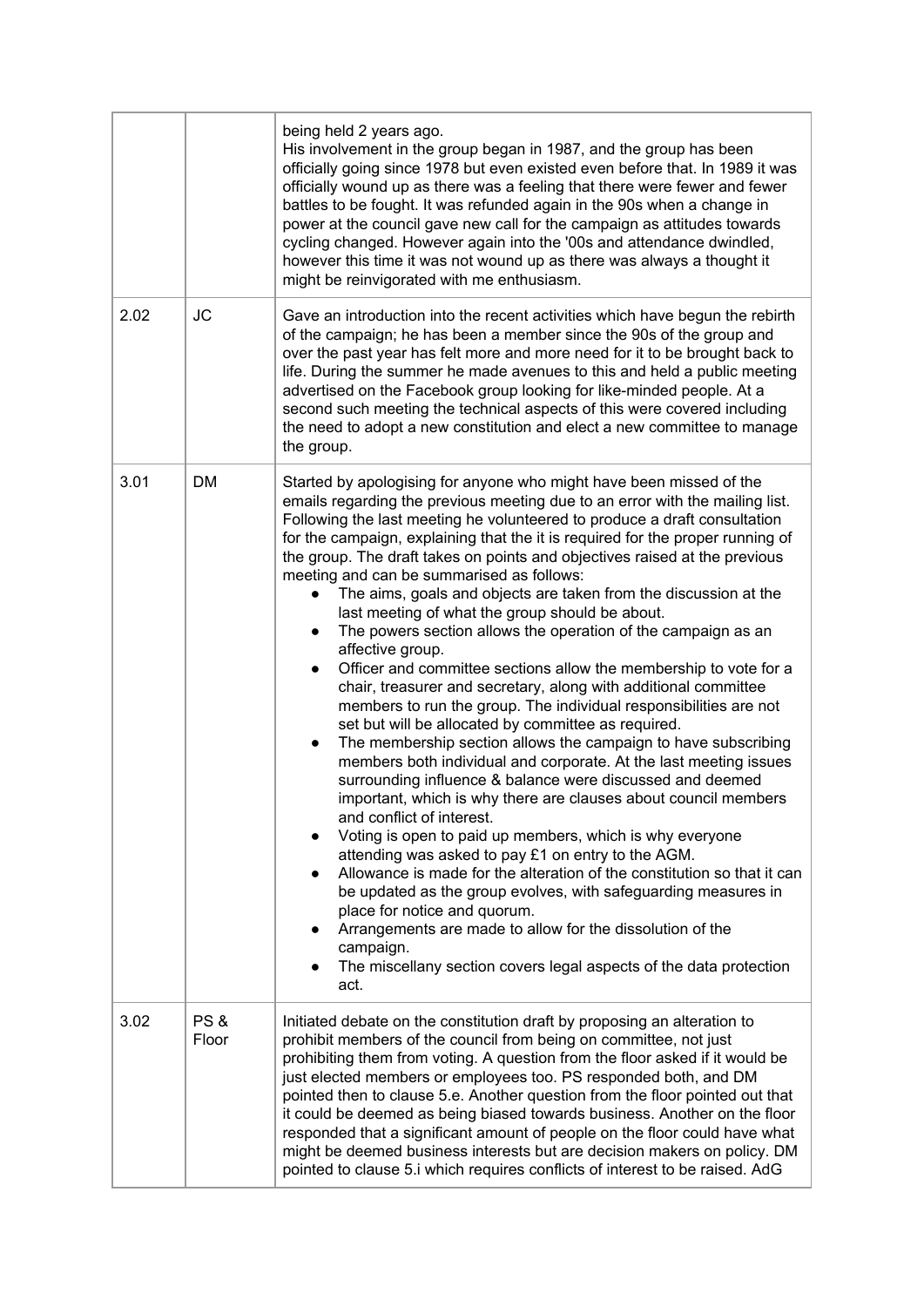|      |                   | also added that commercial interest is very different to council, and is very<br>common to trust people to declare conflicts, especially workers of local<br>government.                                                                                                                                                                                                                                       |
|------|-------------------|----------------------------------------------------------------------------------------------------------------------------------------------------------------------------------------------------------------------------------------------------------------------------------------------------------------------------------------------------------------------------------------------------------------|
| 3.03 | <b>ASt</b>        | Proposes that further amendment and discussion can be carried out away<br>from meeting via Facebook groups, and that an amended draft is put to an<br>EGM in the coming months. In the meantime suggests a vote on adopting<br>the tabled constitution with a few of amending. A suggestion from the floor<br>was to use Google Group to discuss as not everyone is on Facebook, GW<br>offered to action this. |
| 3.04 | AdG               | Vote by shows of hands to adopt constitution as tabled with view to amend<br>in coming months<br><b>For: 34</b><br>Against: 0<br>Abstained: 2<br><b>Result: Carried</b><br>Total 34 votes, 94% of membership.                                                                                                                                                                                                  |
| 4.01 | AdG               | Now have a constitution votes can be held to elect a committee of 7 and to<br>elect within that committee a chair, secretary and treasurer. Started by<br>asking for representations from those wishing to stand as to why they would<br>be suited and if they would want to stand for an elected post.                                                                                                        |
| 4.02 | Andy<br>Shrimpton | Would like to stand for committee and for role of chair. Is standing for the<br>role as he doesn't want to get into detail or be leader, looking to use a flat<br>hierarchy in the committee but wants to ensure the group runs effectively.<br>He also believes this would mean there would be no conflict of interest in<br>his role as director of Cycle Heaven.                                            |
| 4.03 | Jim<br>McGurn     | Would like to stand for committee. Is the chief executive of Get Cycling<br>which specialised in disability groups cycling locally and nationally. Would<br>keep a low profile on the committee but be able to offer experience and<br>advice from years of cycle campaigning experience.                                                                                                                      |
| 4.04 | Paul<br>Hepworth  | Would like to stand for committee. Is the representative for Cycling UK in<br>York so has experience of campaigning locally and nationally, and also can<br>bring good relationships with useful bodies and wants to pass this on.                                                                                                                                                                             |
| 4.05 | Robyn<br>Jankel   | Would like to stand for committee. Has no experience in cycle campaigning<br>but can bring experience in translating to the wider public through both<br>verbal and written skills. Has also been handling the campaigns social<br>media platforms over the past month. And believes it's important to have a<br>woman on the campaign and wants to represent the average person.                              |
| 4.06 | Peter<br>Sheaf    | Would like to stand for committee. Is passionate about cycling and is very<br>detail oriented, with past experience working in civil service and working<br>in/out of government department. He has a strong interest in policy and<br>greatly values transparency in the campaign. Has been involved over the<br>past few months with the revival of the campaign.                                            |
| 4.07 | John<br>Cossham   | Would like to stand for committee. Has been involved in the campaign since<br>the 90s and helped bring about the meetings to revive the campaign. Has<br>experience of being on other committees and an interest in structure,<br>democracy and communication.                                                                                                                                                 |
| 4.08 | Dave              | Would like to start for committee and for role as treasurer. Long standing                                                                                                                                                                                                                                                                                                                                     |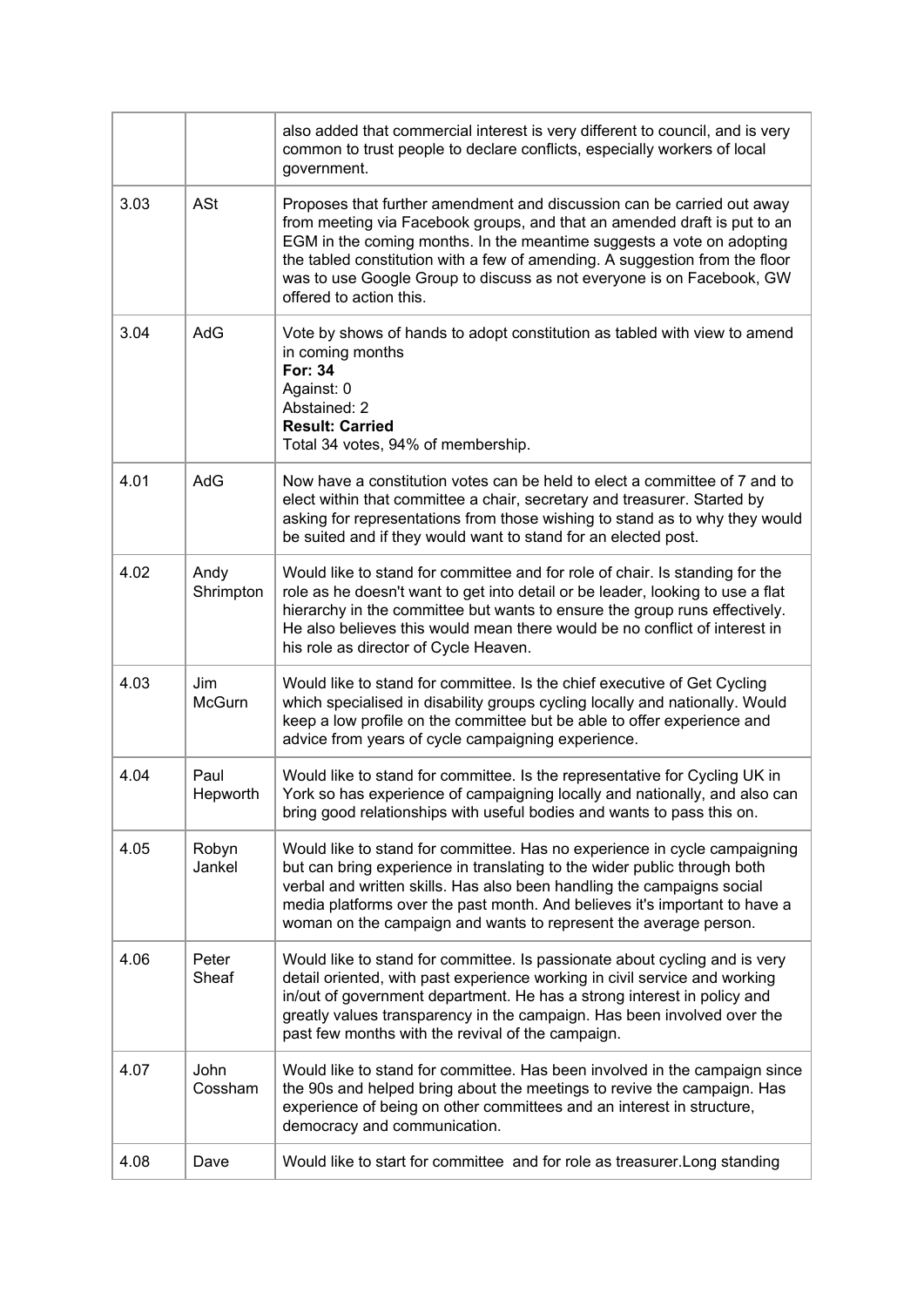|         | Merrett        | member of the campaign and helped set up the city's original cycle plan.<br>Ceased been being a councillor 2 years ago but still regularly attends<br>meetings in order to make representations on behalf of cycling. Wants to<br>see the group become more active in campaigning.                                                                                                                                                                                                                                                                                                                                                                                                                          |
|---------|----------------|-------------------------------------------------------------------------------------------------------------------------------------------------------------------------------------------------------------------------------------------------------------------------------------------------------------------------------------------------------------------------------------------------------------------------------------------------------------------------------------------------------------------------------------------------------------------------------------------------------------------------------------------------------------------------------------------------------------|
| 4.09    | Gavin<br>Welch | Would like to stand for committee. Is an architect so can bring experience<br>and understanding of the design of the the built environment to the<br>committee to compliment those with an understanding of policy. Also has a<br>strong interest in the use of technology to organise the campaigns running<br>and also developing a strong brand for the group.                                                                                                                                                                                                                                                                                                                                           |
| 4.10    | AdG            | Currently have 8 volunteers with 7 position open. JC offered to co-opt into<br>the committee. AdG proposed a vote by shows of hands to elect the<br>remaining 7 volunteers onto committee, with JC co-opted.<br><b>For: 36</b><br>Against: 0<br>Abstain: 0<br>Total votes: 36 (100% of membership).<br><b>Result: Carried</b><br>AdG notes that none of the committee volunteered to be secretary. GW<br>offered to volunteer for role in lieu of anyone else.<br>AdG proposed a vote by show of hands to elect Andy Shrimpton to chair,<br>Gavin Welch to secretary and Dave Merritt to treasurer.<br>For: 35<br>Against: 0<br>Abstain: 1<br>Total votes: 35 (97% of membership)<br><b>Result: Carried</b> |
| 4.11    | Floor          | Chose to abstain from voting the elected roles as didn't know what those<br>roles involved. AdG suggested the new committee defined this to feedback<br>to the EGM.                                                                                                                                                                                                                                                                                                                                                                                                                                                                                                                                         |
| 5.01    | <b>AS</b>      | Following the resolution of constitution and committee matters, would like to<br>raise some pressing issues that the campaign should be dealing with. First<br>is the Local Plan and invited AdG to introduce this to the meeting.                                                                                                                                                                                                                                                                                                                                                                                                                                                                          |
| 5.01.01 | AdG            | The only local plan is up for consultation with responses due by 30th<br>October. Once adopted the local plan will act as a reference document for<br>all planning applications within the York area. There hasn't been a plan<br>officially in place in York since 1956. The plan has numerous policies and<br>identifies sites across the city area for developing housing and business,<br>each is an opportunity to promote better cycling provision. It is intended to<br>be an evidence based document.                                                                                                                                                                                               |
| 5.01.02 | ASh            | Previous discussion have suggested the idea of split up sections and<br>studying the draft Plan in the coming two weeks and preparing a<br>presentation for the campaign membership to feedback. GW will circulate a<br>list around the meeting for people to leave contact details if they are<br>interested in helping.                                                                                                                                                                                                                                                                                                                                                                                   |
| 5.02.01 | ASh            | Lendal Gyratory<br>Introduced a second pressing issue, the proposed alterations to the traffic<br>lights on Station Road/Leeman Road. Asked PH & DM to elaborate.                                                                                                                                                                                                                                                                                                                                                                                                                                                                                                                                           |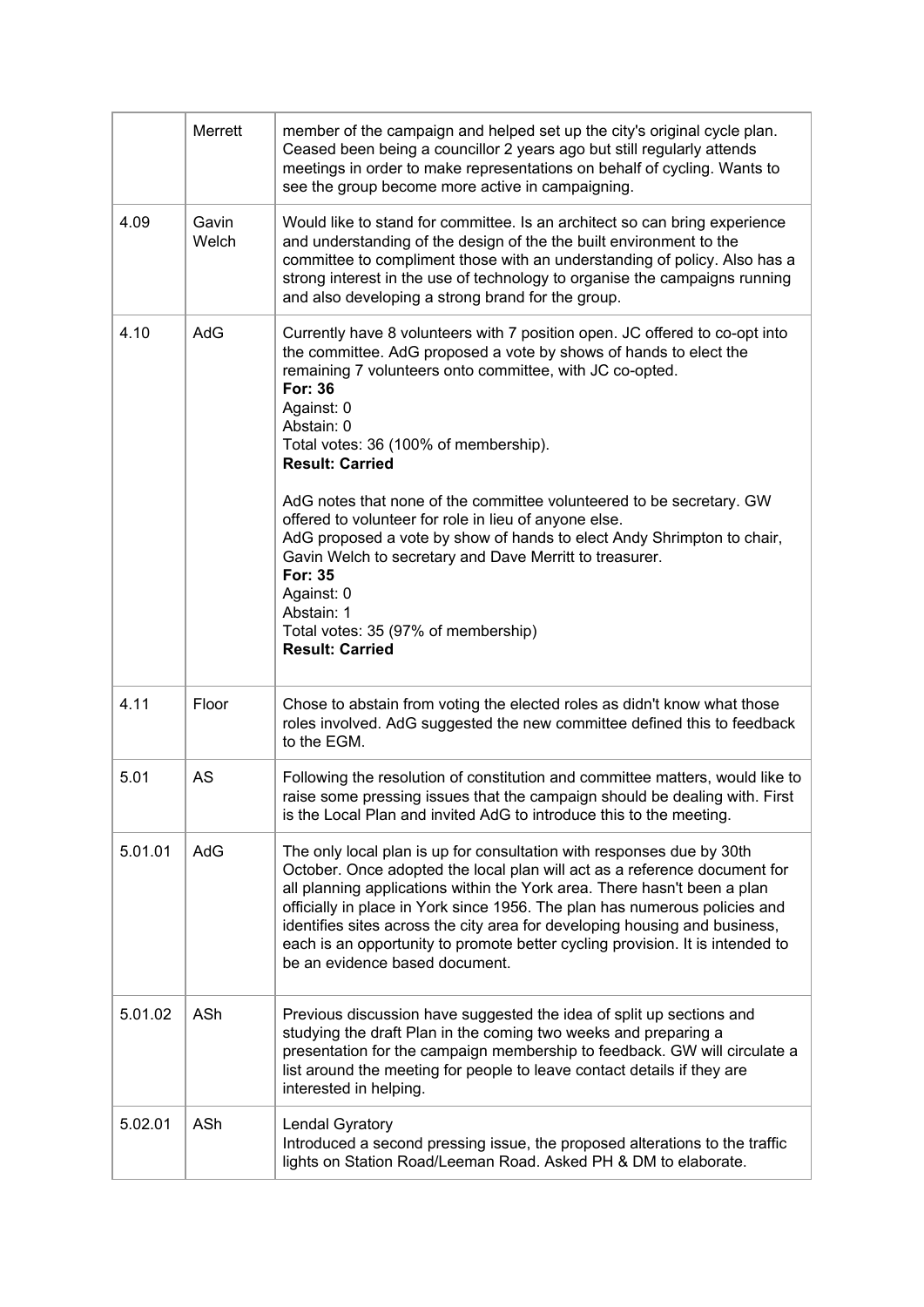| 5.02.02 | $PH + DM$ | PH stated that the need to update traffic lights around the gyratory had led<br>to the proposal to remove the filter lane for traffic heading towards the city<br>centre, on the grounds it was of substandard width. PH has already spoken<br>to the council on behalf of Cycling UK.<br>DM announced that he has a meeting due on the evening of Thursday 5th<br>October (3days time) which has been put to this date to allow the AGM to<br>take place and feed into any response. His understand is that there have<br>been accidents the previously, but the removal will not make it any better<br>but has strong potential to make it worse. Suggests taking the AGMs view<br>and a feeding this back on Thursday.                                                                                                                                                                                                                                                                                                                                                                                                                                                                                               |  |
|---------|-----------|-------------------------------------------------------------------------------------------------------------------------------------------------------------------------------------------------------------------------------------------------------------------------------------------------------------------------------------------------------------------------------------------------------------------------------------------------------------------------------------------------------------------------------------------------------------------------------------------------------------------------------------------------------------------------------------------------------------------------------------------------------------------------------------------------------------------------------------------------------------------------------------------------------------------------------------------------------------------------------------------------------------------------------------------------------------------------------------------------------------------------------------------------------------------------------------------------------------------------|--|
| 5.02.03 | Floor     | The junction can be scary as it is, the removal of the filter lane will<br>make it even scarier.<br>It could be that move is more politically led than technical. Why<br>$\bullet$<br>can't the lane be made wider.<br>There is some issue with capacity on the gyratory and the<br>$\bullet$<br>synchronisation of pedestrian crossing lights.<br>The position should be to remove the left turning lane and make the<br>$\bullet$<br>filter lane the correct width. The left turning lane is only long<br>enough to hold 2/3 cars anyway.<br>This is an opportunity to discuss making the whole route into town<br>$\bullet$<br>from the station more appealing to cycling.<br>Comments on capacity would be correct, also the York Central<br>consultation no longer proposes bus & cycle only access under<br>Marble Arch which could be why the provision is been<br>reconsidered. There seems a clear stance of retaining the lane<br>going forward. One reason the width is narrowed is the pavement<br>has been widened to allow for heavy pedestrian numbers. In<br>principle there is no reason that extra room can be found from the<br>land belonging to Station Hotel or go the triangular traffic island. |  |
| 5.03.01 | ASh       | Final item to raise is the recent incident on James Street involving a cyclist.<br>This raises the issue as to what the campaign should be doing, his feeling<br>is that the an effective campaign should be commenting on the incident.                                                                                                                                                                                                                                                                                                                                                                                                                                                                                                                                                                                                                                                                                                                                                                                                                                                                                                                                                                                |  |
| 5.03.02 | Floor     | Highlights the need for a strong voice from the campaign.<br>Should have an infrastructure sub-group which can look into this group.<br>This is the second incident on the street recently.<br>Proposals for a cycling safety sub-group.<br>Collection of a resource of data is important, data on cycling incidents is<br>available.<br>The campaign should have a concrete proposal in place as how to deal<br>with the events.<br>The event is outrageous, this is exactly what the campaign should be<br>about.                                                                                                                                                                                                                                                                                                                                                                                                                                                                                                                                                                                                                                                                                                     |  |
| 5.03.04 | RJ        | Has refrained from passing comment on social media as didn't have full<br>mandate of the campaign and because of lack of protocol. In future<br>comment will be making comment and be in contact with the press to make<br>sure voice is heard.                                                                                                                                                                                                                                                                                                                                                                                                                                                                                                                                                                                                                                                                                                                                                                                                                                                                                                                                                                         |  |
| 5.04.05 | PH        | The comments raised point to the formation of various sub-groups to look<br>into aspects of cycling in York. If interested please come forward and we<br>will set up communication.                                                                                                                                                                                                                                                                                                                                                                                                                                                                                                                                                                                                                                                                                                                                                                                                                                                                                                                                                                                                                                     |  |
| 5.05.01 | ASh       | End of meeting, details of a date for the EGM will be circulated.                                                                                                                                                                                                                                                                                                                                                                                                                                                                                                                                                                                                                                                                                                                                                                                                                                                                                                                                                                                                                                                                                                                                                       |  |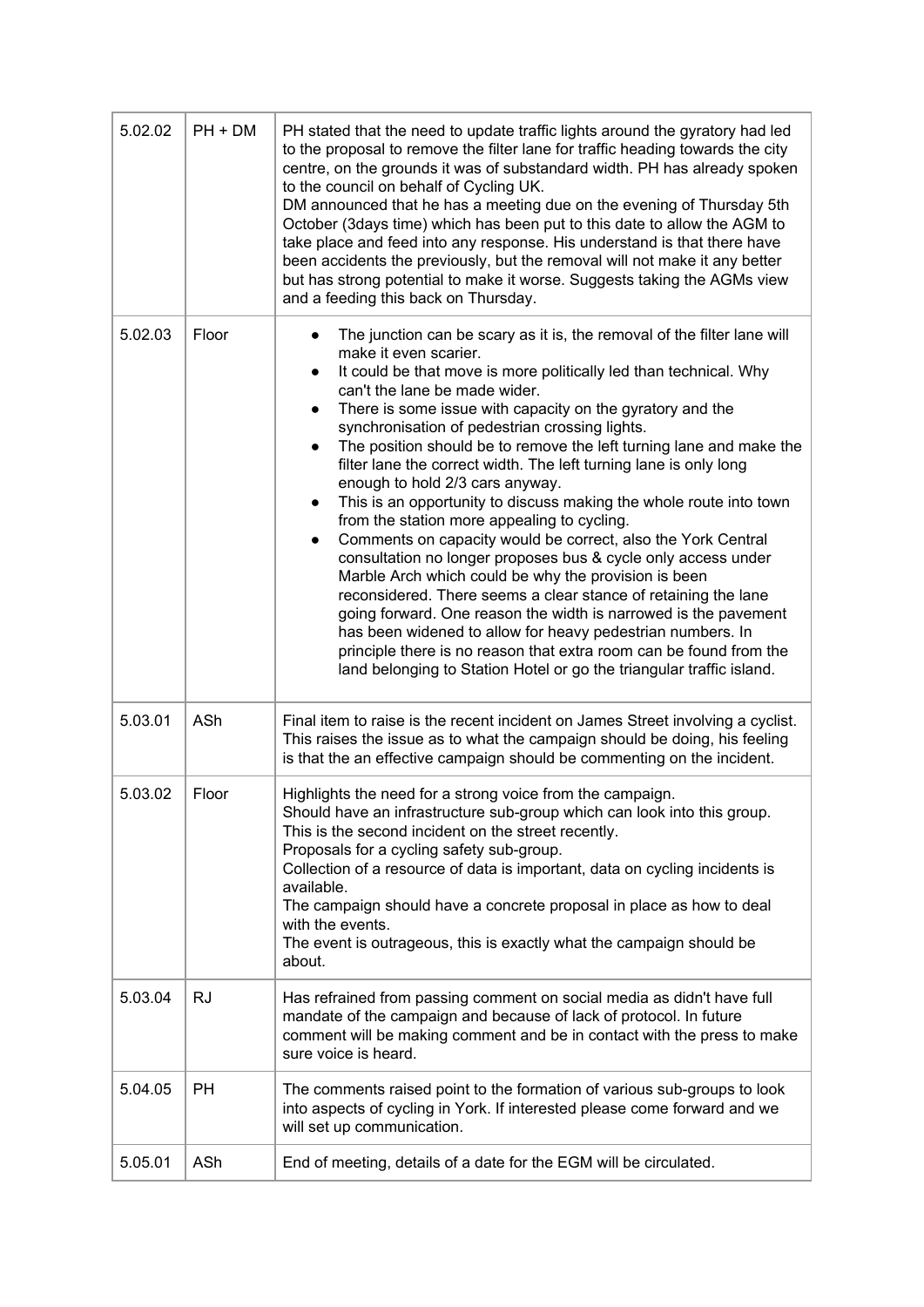| $5.05.02$   Floor<br>Raised their thanks to Cycle Heaven for hosting this meeting. |  |
|------------------------------------------------------------------------------------|--|
|------------------------------------------------------------------------------------|--|

# **Appendix 1: Priorities Of The Group**

*Comments received from the Priorities of the Group ideas board:*

- To enable 8 to 80s [*year olds*] to cycle easily in York. ○ *Additional comment*: 0-100
- Strong voice for ordinary cyclists.
- Consultancy no traffic junction/road layout/segregation.
- Ensure cyclist's viewpoint is represented in the local media
- To ensure that " getting there by bike" is on every piece of marketing about events and that cycle parking (even if it's crash barriers) is provided. Shame on you Balloon Fiesta!.
- Campaign for new routes and better facilities + come up with suggestions for. Especially to/from new developments/housing

# **Appendix 2: Comments On The Group's Aims**

*Comments received from the Group's Aims ideas board:*

- Add considerate [*to reliable, convenient, safe and good for the environment.*]
- The subclause sound a bit egocentric and reads rather clunkily.
- Suggestion "To get York people cycling and making it safe to do so".

## **Appendix 3: Votes On Membership Fees**

*Results on votes of member ship fee amount by survey on entry.*

For regular membership subscription:

| £1 per annum:  | 1 vote  | (6%)  |
|----------------|---------|-------|
| £5 per annum:  | 6 votes | (38%) |
|                |         |       |
| £10 per annum: | 9 votes | (56%) |

| Total:                              | 16 votes | (45% of attendees) |
|-------------------------------------|----------|--------------------|
| For membership with insurance:      |          |                    |
| £24 per annum:                      | 0 votes  | $(0\%)$            |
| £40 per annum:                      | 6 votes  | (55%)              |
| £45 per annum:                      | 0 votes  | $(0\%)$            |
| £50 per annum:                      | 0 votes  | $(0\%)$            |
| Not interested in insurance option: | 5 votes  | (45%)              |
| Other price:                        | 0 votes  | (0%)               |